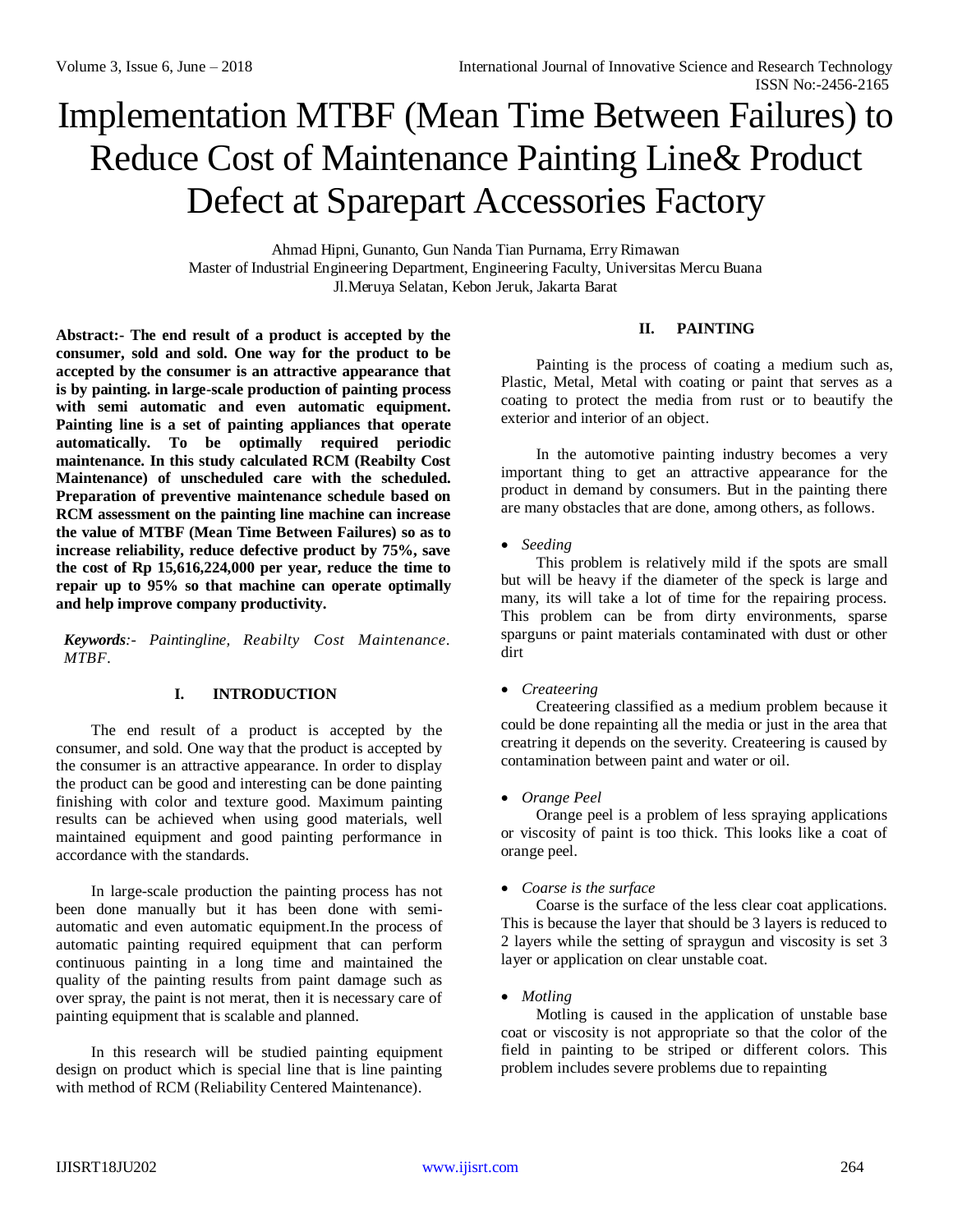#### *Sagging*

Sagging caused by the distance between the sprayed field and the spraygun is too close or the viscosity is too low.

## *Dent*

This problem is a serious problem. because this problem is in the field to be painted its shape like concave on the surface of the field. repair of this problem is difficult. if this problem occurs in the plastic heat the convex field with the metabo or the like while pressed from the opposite field if the metal process requires a process of beatingfrom the

opposite field or putty from surface.

## **III. PAINTING LINE**

Line Painting is a system of painting integrated with modern systems for industrial goods that produce quality, and quantity of satisfactory production. In general, this painting system consists of Spray Booth spaces that are dustfree painting room, with air and humidity regulation that produces the perfect paint color. This room can be set at a certain temperature as per the paint specifications.



Fig 1:- Lay out Plastic Painting Line

Here is an explanation of the supporting equipment Painting Line .

## *Air Blow Chamber*

Air Blow is the first stage done before painting process, where at this stage workpiece / media to be in paint must pass this stage to avoid dust which will become defect at welding result.

#### *Under Coat Booth (Spraybooth )*

Under Coat Booth / Spray booth is an early stage in doing painting workpiece / media. Where Spraybooth itself is a closed room, to do the painting of workpieces, where pressure, cleanliness and air flow inside are arranged. This setting is to condition the room to be optimal for painting.

## *Flash Off Chamber*

Prior to the Top Coat process there is a room called Flash Off where this room serves as the evaporating chamber of part or all of the volatile paint portion prior to the formation of the finished film and / or before further coatings can be applied.

## *Top Coat Booth ( Spraybooth )*

Top Coat Booth / Spray booth is the final stage. Generally this stage is the final staining stage in the painting.

## *Setting Room Chamber*

Setting Room Chamber is the room where a painting process has been done as a whole and the workpiece will enter the next process ie the heating process (oven).

## *Baking Oven*

Baking oven is a drying chamber with adjustable temperature to speed up the paint drying process and the resulting color becomes more radiant.

*Air Sipply Unit*

Air Supply Unit is Equipment used to supply clean air from outside to fill the air of rooms that exist in line painting. Air supply unit is very influential on the results of painting.

#### *Continous Conveyor*

Conveyorsystems are mechanical devices that move to move materials from one location to another made by hanging from above. The conveyor system enables fast and efficient transportation for a wide range of materials, which makes this tool very popular in the industry.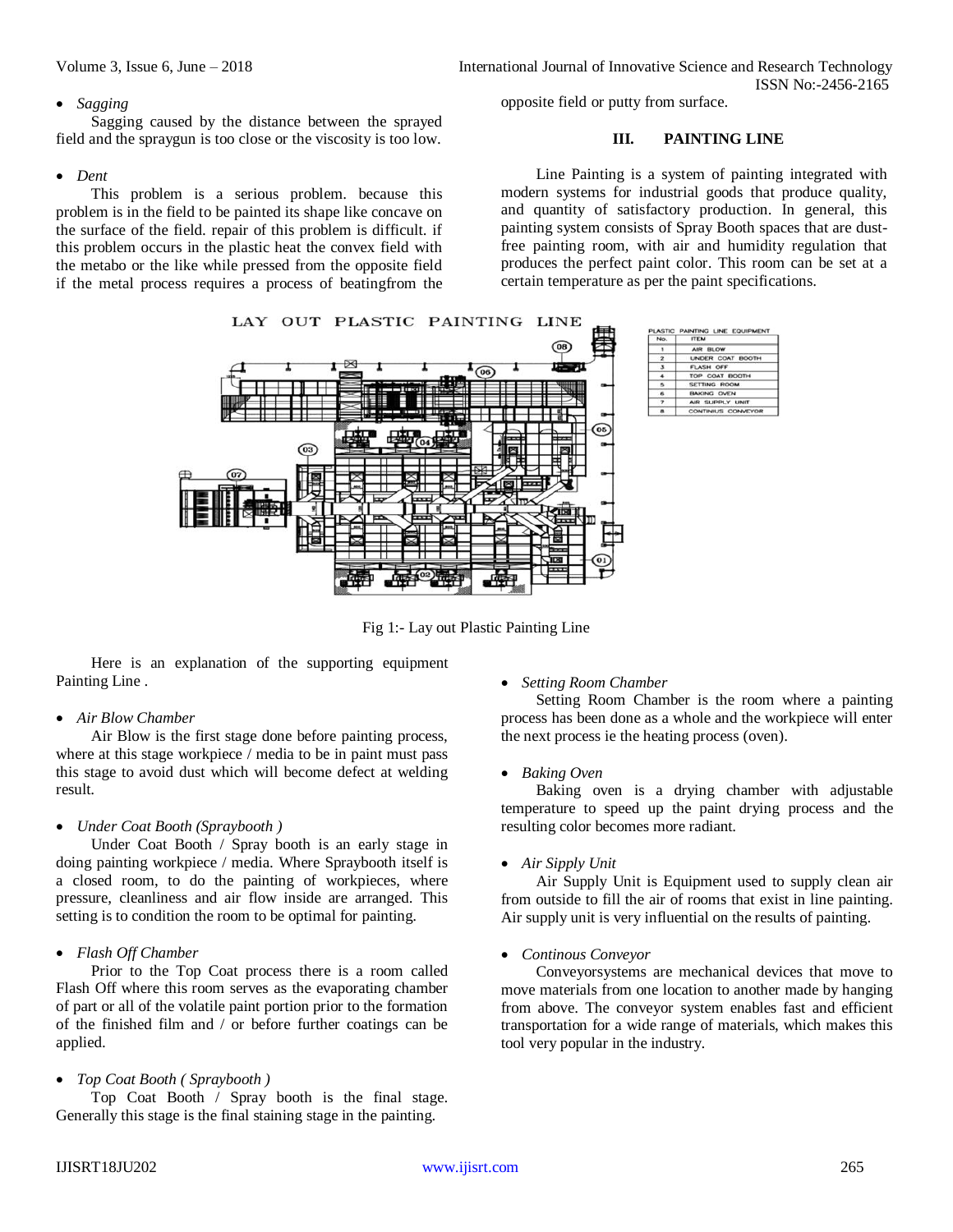## **IV. RCM (RELIABILITY CENTERED MAINTENANCE)**

Reliability is defined as the possibility that a system or product may operate at satisfactory conditions over a certain period of time when used under operating conditions determined by the work environment (Moubray, 1991).

Reliability is determined by 4 factors: (1) probability, (2) satisfactory / expected performance, (3) and (4) operating conditions.

## *Reliability Centered Maintenance (RCM) Benefits.*

There are several benefits for the company if RCM implemented.

- Improving operating performance, so as to produce a quality product.
- Improve safety and protection of the work environment.
- Efficiency to maintenance cost.
- Extend the life of equipment and machines, especially machines with high cost.
- Fixed the database system in the maintenance department, so it can be more organized.
- Improve cooperation among employees and motivate individuals to work better

## **V. MTBF(MEAN TIME BETWEEN FAILURES)**

MTBF analysis (Mean Time Between Failure) is done by changing the data TBF (Time Between Failure) so that it will affect the type of distribution damage. If TBF (Time Between Failure) remains (constant) then the distribution of the damage is exponential. If TBF (Time Between Failure) is small then it will produce MTBF (Mean Time Between Failure) which is small value so it will affect the cost of component replacement or component repair.

Repair Time or Mean Time To Repair (MTTR) is the average time required to perform a repair by a machine (Limantoro, 2013). MTTR can be calculated by the following equation.

$$
RepairTime = \frac{TotalRepairTime}{Number of Repair}
$$

Mean Time Between Failure (MTBF) is the average time interval of damage that occurs when the machine finishes repair until the machine is damaged again(Limantoro, 2013). MTBF can be calculated by the following equation.

$$
MTBF = \frac{TotalTimeBetween Failure}{Number of Failure}
$$

Preventive Maitenace (PM) is the treatment of an equipment performed to prevent the occurrence of brekdown.

PM is carried out continuously and periodically and with special treatment in accordance with the specifications of the equipment. Preventive maintenance, is part of the PM that predicts a possible damage to equipment through continuous and periodic inspections. Failure Rate is the rate at which the damage occurs at defined time intervals is called the rate of damage at that interval (Suprianto, 2018). Speed rate  $(\lambda)$ , formulated.

$$
\lambda = \frac{Number of Failure}{TotalTimeOperation}
$$

Maintenance costs are divided into the cost of repair or replacement of defective parts and maintenance work, which is taken from the average hourly rate at times with the amount of labor and maintenance time for maintenance labor costs (Suprianto, 2018).

Defective products are technically or economically flawed products that can still be repaired into products that conform to the established quality standards but require additional costs (Herawati& Lestari, 2012). Defective products are the goods produced can not meet the established standards but can still be fixed (Kholmi&Yuningsih, 2009). The defective product is a product produced in the production process, where the resulting product is inconsistent with the specified quality standard, but can still be fixed by incurring certain costs (Bustami&Nurlela, 2007).

In the production process, this defective product can be caused by two things, namely: caused by the specification of the buyer (abnormal) and caused by internal factors (normal). The problem that arises on this defective product is the treatment of rework of the defective product if it is abnormal it will be charged to the production cost of the order in question. Whereas if the defective product is normal, then the reworking cost is treated as factory overhead cost. For those companies that use the rates set forth in charging factory overhead costs to the product, the estimated cost of redesigning the defective product becomes the element of determining the overhead factory tariff (Herawati& Lestari, 2012).

If in the production process there are defective products, the problem that arises is how to treat the defective product, if sold and if not sold. Accounting Treatment for defective products (Mursyidi, 2008), namely.

- Reworking costs are added to the cost of the order
- Added on factory overhead
- Added on defective product loss

In the production process, in the event of defective products will be taken into account along with the cost of rework.

> Product Cost Defect Raw Price = Total Cost + Reworking Cost Defective Product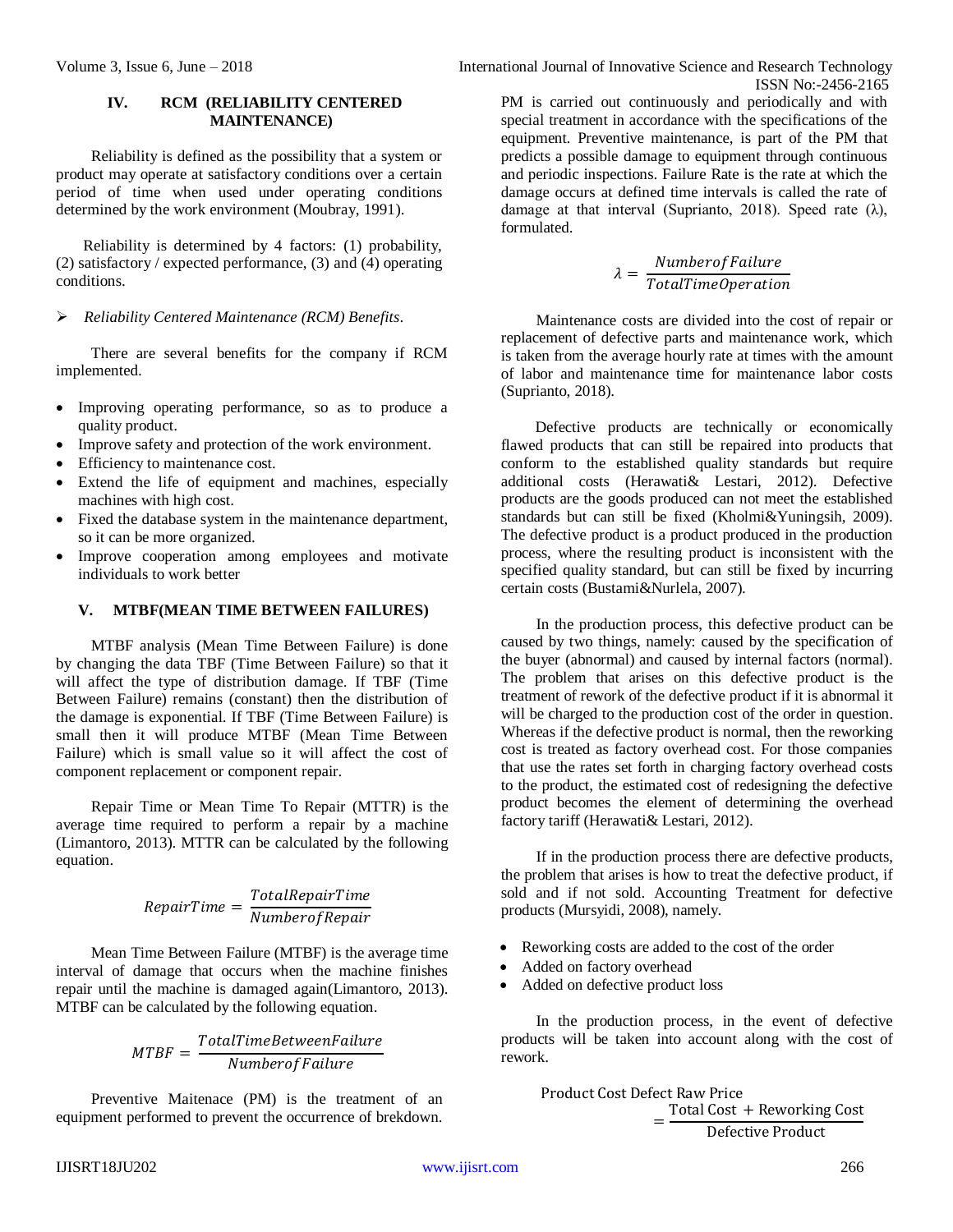## **VI. DATA PROCESSING**

The application of RCM in the painting line process is done by applying preventive maintenance scheduling on each component based on hierarchy assessment of system function and malfunction analysis. From the implementation of the scheduling results obtained data as in the tables below.

| No | Item                    | Weekly | Montly |
|----|-------------------------|--------|--------|
|    | Air Blow                | X      |        |
| 2  | <b>Under Coat Booth</b> | X      |        |
| 3  | Flash Off               | X      |        |
|    | <b>Top Coat Booth</b>   | X      |        |
| 5  | <b>Setting Room</b>     | X      |        |
|    | <b>Baking Oven</b>      |        | X      |
| 7  | Air Supply Unit         |        | X      |
| o  | Conveyor                |        | X      |

Table 1. Planning Preventive Maintenance Schedule Painting Line Component

| N  | <b>Item</b>                      | <b>Before</b> | After      | <b>U</b> oM        |
|----|----------------------------------|---------------|------------|--------------------|
| 0. |                                  | <b>RCM</b>    | <b>RCM</b> |                    |
| 1  | Total up time                    | 12            | 24         | Month              |
| 2  | $\sigma$ f<br>Number<br>Failures | 12            | 1          | Failures           |
| 3  | <b>MTBF</b>                      | 1             | 24         | Month/fail<br>ures |
| 4  | <b>Failure Rate</b>              | 12            | 0.5        | failures/ye<br>ar  |
| 5  | Repair Time                      |               |            | hours/failu<br>res |
| 6  | Repair<br>Total<br>Time          | 84            | 3.5        | hours/year         |
| 7  | Reduce Repair Time               |               | 95.83      | $\%$               |

Table 2. Calculation of Mean Time Between Failures (MTBF)

| N <sub>0</sub> | Item               | M1             | M2            | M <sub>3</sub> | M4             | M <sub>5</sub> | M <sub>6</sub> | M7             | M8           | M <sup>9</sup> | M10          | M11          | M12                    |
|----------------|--------------------|----------------|---------------|----------------|----------------|----------------|----------------|----------------|--------------|----------------|--------------|--------------|------------------------|
|                | Air Blow           | Rp 4,200,000   | $4,200,00$ Rp | $4,200,000$ Rp | 4,200,000 Rp   | 4,200,000      | Rp 4,200,000   | Rp 4,200,000   | Rp 4,200,000 | Rp 4,200,000   | Rp 4,200,000 | Rp 4,200,000 | 4,200,000<br>I Rp      |
|                | 2 Under Coat Booth | Rp 5,300,000   | 5,300,00 Rp   | 5,300,000 Rp   | 5,300,000 Rp   | 5,300,000      | Rp 5,300,000   | Rp 5,300,000   | Rp 5,300,000 | Rp 5,300,000   | Rp 5,300,000 | Rp 5,300,000 | 5,300,000              |
|                | 3 Flash Off        | Rp 3,150,000   | 3,150,00 Rp   | 3,150,000 Rp   | 3,150,000 Rp   | 3,150,000      | Rp 3,150,000   | Rp 3,150,000   | Rp 3,150,000 | Rp 3,150,000   | Rp 3,150,000 | Rp 3,150,000 | 3,150,000              |
|                | 4   Top Coat Booth | Rp 5,300,000   | 5,300,00 Rp   | 5,300,000 Rp   | 5,300,000 Rp   | 5,300,000      | Rp 5,300,000   | Rp 5,300,000   | Rp 5,300,000 | Rp 5,300,000   | Rp 5,300,000 | Rp 5,300,000 | 5,300,000<br>- Rp      |
|                | 5 Setting Room     | Rp 4,100,000   | 4,100,00 Rp   | $4,100,000$ Rp | $4,100,000$ Rp | 4,100,000      | Rp 4,100,000   | Rp 4,100,000   | Rp 4,100,000 | Rp 4,100,000   | Rp 4,100,000 | Rp 4,100,000 | 4,100,000<br>Rp        |
|                | 6 Baking Oven      | Rp 4,500,000   | 4,500,00 Rp   | 4,500,000 Rp   | 4,500,000 Rp   | 4,500,000      | Rp 4,500,000   | Rp 4,500,000   | Rp 4,500,000 | Rp 4,500,000   | Rp 4,500,000 | Rp 4,500,000 | 4,500,000<br>- Rp      |
|                | Air Supply Unit    | Rp 4,750,000 p | 4,750,00 Rp   | 4,750,000 Rp   | 4,750,000 Rp   | 4,750,000      | Rp 4,750,000   | Rp 4,750,000   | Rp 4,750,000 | Rp 4,750,000   | Rp 4,750,000 | Rp 4,750,000 | 4,750,000<br>Rp        |
|                | 8 Conveyor         | Rp 4,800,000   | 4,800,00 Rp   | 4,800,000 Rp   | $4,800,000$ Rp | 4,800,000      | Rp 4,800,000   | Rp 4,800,000   | Rp 4,800,000 | Rp 4,800,000   | Rp 4,800,000 | Rp 4,800,000 | 4,800,000<br><b>Rp</b> |
|                | <b>Total Cost</b>  |                |               |                |                |                |                | Rp 433,200,000 |              |                |              |              |                        |

Table 3. Repair cost of painting line components before RCM

| No | Item                    | Weekly       | Montly        |
|----|-------------------------|--------------|---------------|
|    | Air Blow                | Rp 3,500,000 |               |
| 2  | <b>Under Coat Booth</b> | Rp 4,500,000 |               |
| 3  | Flash Off               | Rp 2,500,000 |               |
| 4  | <b>Top Coat Booth</b>   | Rp 4,500,000 |               |
| 5  | <b>Setting Room</b>     | Rp 3,000,000 |               |
| 6  | <b>Baking Oven</b>      |              | Rp 3,500,000  |
|    | Air Supply Unit         |              | Rp 4,000,000  |
| 8  | Conveyor                |              | Rp 4,000,000  |
| Q  | <b>Total Cost</b>       | Rp           | 1,074,000,000 |

Tabel 4. Repair cost of painting line components after RCM

| N <sub>0</sub> | <b>Item</b>            | <b>Before</b> | After RCM      | UoM      |
|----------------|------------------------|---------------|----------------|----------|
|                |                        | <b>RCM</b>    |                |          |
| $\mathbf{1}$   | Productivity           | 400           | 400            | Pcs/Hou  |
|                |                        |               |                | r        |
| 2              | Defect Ratio           | 8             | $\mathfrak{D}$ | $\%$     |
| 3              | <b>Working Process</b> | 24            | 24             | Hours/d  |
|                | Time                   |               |                | ay       |
| $\overline{4}$ | <b>Product Defect</b>  | 768           | 192            | Pcs/day  |
| 5              |                        | 258,048       | 64,512         | Pcs/year |
| 6              | <b>Reduce Defect</b>   |               | 75             | $\%$     |
| 7              | <b>AVG</b> Production  | 84.000        | 84,000         | Rp/Pcs   |
|                | Cost                   |               |                |          |
| 8              | Defect Cost            | 21,676,032,   | 5,419,008,00   | Rp/year  |
|                |                        | 000           | $\theta$       |          |
| 6              | Defect Cost Savings    |               | 16,257,024,0   | Rp/year  |
|                |                        |               | 00             |          |

Table 5. Calculation of defect cost